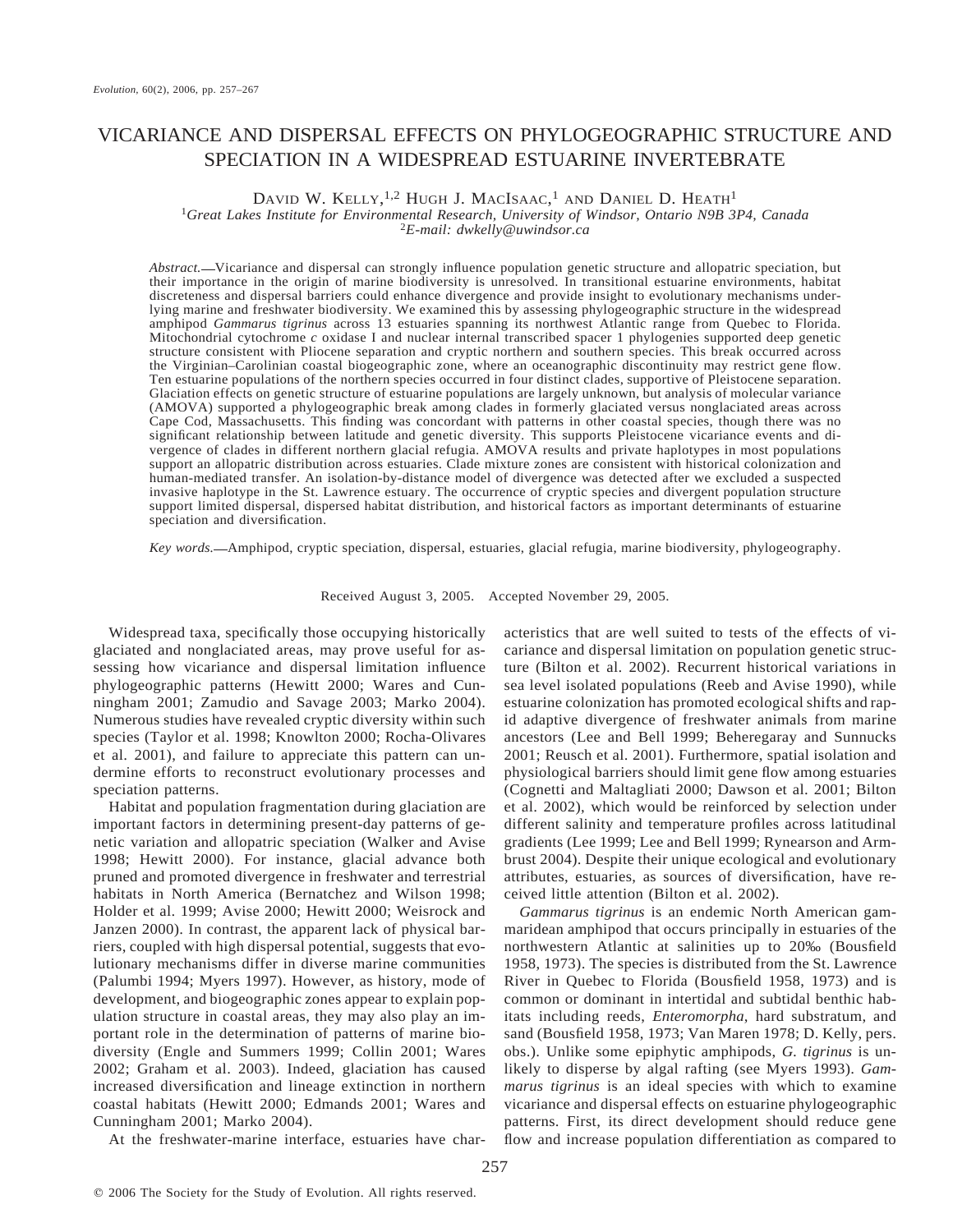

FIG. 1. Location of collection sites for *Gammarus tigrinus* along the northwestern Atlantic coast (see also Table 1). Major landmarks are labeled (see text for details).

vagile or planktonic larval dispersers (Myers 1993; Bilton et al. 2002; Cristescu et al. 2003). Second, its oligomesohaline salinity distribution should preclude propagule dispersal in saline coastal environments, even though its distribution encompasses different zoogeographic zones (Engle and Summers 1999; Avise 2000; Wares 2002). Finally, the species is morphologically similar over its entire Northwest Atlantic range, one that includes formerly glaciated areas (Bousfield 1958, 1973). Based upon these patterns, we expect deep levels of population structure among *G. tigrinus* populations, consistent with ancient vicariant events. Populations in previously glaciated regions should exhibit lower genetic diversity than those in nonglaciated areas; and dispersal should be restricted, even among neighboring estuaries, leading to considerable among-population genetic differences and an isolation-by-distance model of divergence.

#### MATERIALS AND METHODS

From January to July 2004, *G. tigrinus* was collected from 19 estuarine sites within 13 river systems of the northwestern Atlantic coast, from the St. Lawrence south to Florida (Fig. 1, Table 1). Sites encompassed the full native range as described in Bousfield (1958, 1973). All collection sites were subject to tidal regimes and salinity fluctuations. *Gammarus tigrinus* specimens were preserved in 95% ethanol and identified using the keys of Bousfield (1958, 1973).

Genomic DNA was extracted from a tissue sample of the dorsal pleon following the standard isolation from animal protocol in the Wizard DNA extraction kit (Promega, Madison, WI). A 542-bp fragment of the cytochrome  $c$  oxidase subunit I gene (COI) was amplified using polymerase chain reaction (PCR) and species-specific primers, forward primer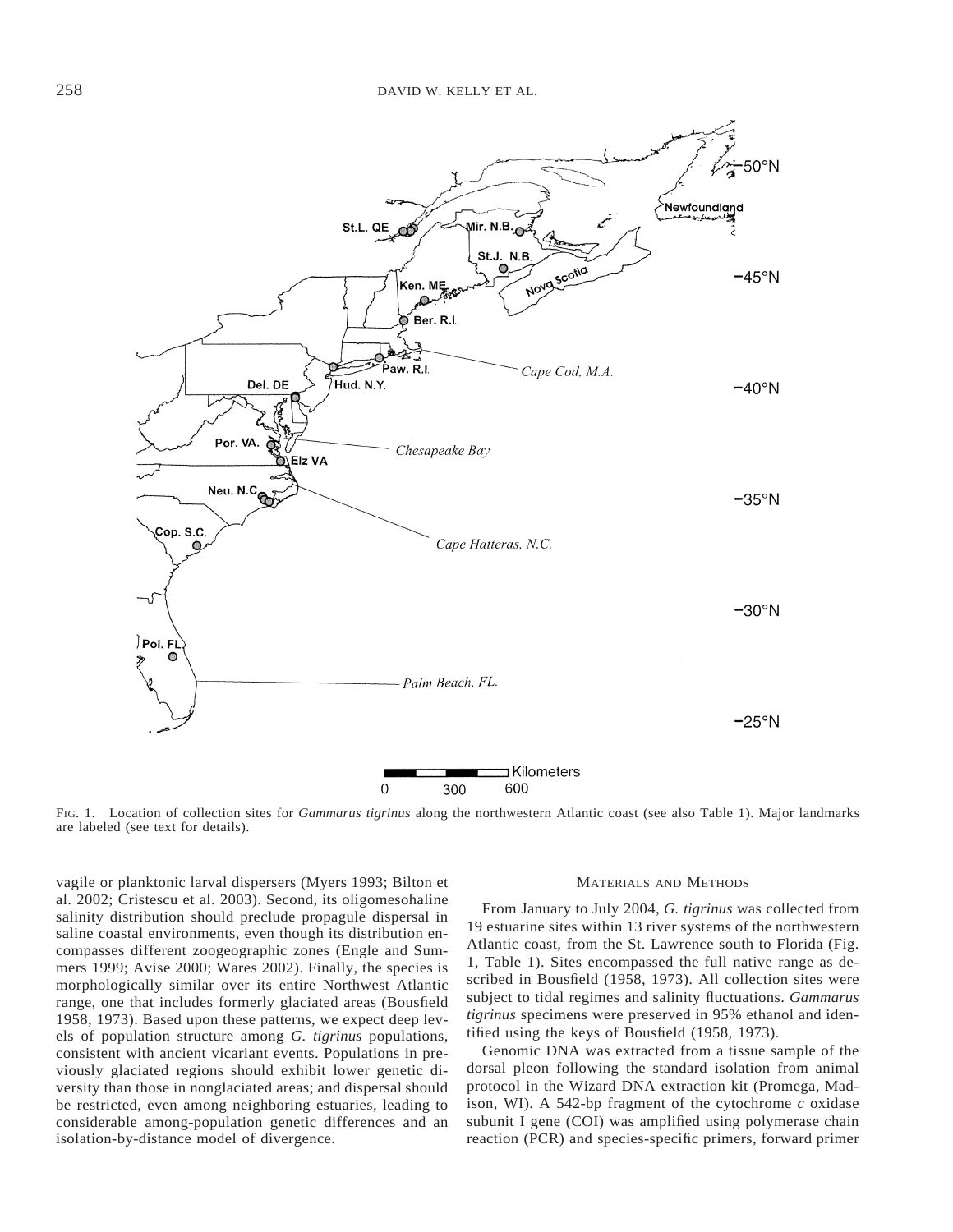| ۰.<br>× |
|---------|
|         |

| Location                                      | Site<br>code | Province/State<br>code | $\boldsymbol{n}$ | Latitude            | Longitude            |
|-----------------------------------------------|--------------|------------------------|------------------|---------------------|----------------------|
| St. Lawrence estuary, Montmagny, Quebec       | StL          | QE                     |                  | $46^{\circ}58'23''$ | $-70^{\circ}60'14''$ |
| St. Lawrence, Islet sûr Mer, Quebec           | StL          | QE                     |                  | $47^{\circ}10'51''$ | $-70^{\circ}16'23''$ |
| St. Lawrence, Cap Brulé, Quebec               | <b>StL</b>   | QE                     | 8                | $47^{\circ}06'58''$ | $-70^{\circ}42'24''$ |
| St. Lawrence, north channel, Quebec           | <b>StL</b>   | QE                     | 6                | $47^{\circ}02'57''$ | $-70^{\circ}45'36''$ |
| Miramichi estuary, New Brunswick              | Mir          | NB                     | 12               | $47^{\circ}01'25''$ | $-65^{\circ}30'03''$ |
| St. John estuary, New Brunswick               | StJ          | NB                     | 9                | $45^{\circ}22'01''$ | $-66^{\circ}14'10''$ |
| Kennebac estuary, Maine                       | Ken          | ME                     |                  | $43^{\circ}56'36''$ | $-69^{\circ}47'58''$ |
| Berrys Creek, New Hampshire                   | Ber          | <b>NH</b>              | 11               | $43^{\circ}02'35''$ | $-70^{\circ}44'03''$ |
| Pawcatuck estuary, Rhode Island               | Paw          | <b>RI</b>              | 10               | $41^{\circ}20'04''$ | $-71^{\circ}49'48''$ |
| Hudson estuary, New York                      | Hud          | NY                     | 10               | $40^{\circ}57'22''$ | $-73^{\circ}53'51''$ |
| Delaware estuary, Deemers beach, Delaware     | Del          | DE                     | 8                | 39°38'41"           | $-75^{\circ}35'32''$ |
| Delaware estuary, Reedy point, Delaware       | Del          | DE                     |                  | $39^{\circ}34'22''$ | $-75^{\circ}34'50''$ |
| Poropotank estuary, Virginia                  | Por          | <b>VA</b>              | 10               | 37°27'16''          | $-76^{\circ}40'04''$ |
| Elizabeth estuary, canal locks, Virginia      | Elz          | <b>VA</b>              | 9                | 36°43'24"           | $-76^{\circ}14'44''$ |
| Neuse estuary, New Bern, North Carolina       | Neu          | NC.                    |                  | 35°08'22"           | $-77^{\circ}03'36''$ |
| Neuse estuary, Neuse Harbor, North Carolina   | Neu          | NC.                    |                  | 34°59′38″           | $-76^{\circ}57'47''$ |
| Neuse estuary, Clubfoot Creek, North Carolina | Neu          | NC                     |                  | 34°54'25"           | $-76^{\circ}45'45''$ |
| Goose Creek, Cooper River, South Carolina     | Cop          | SC.                    |                  | $32^{\circ}56'33''$ | $-80^{\circ}03'39''$ |
| Poley Creek, Florida                          | Pol          | FL                     | 11               | $27^{\circ}57'00''$ | $-81^{\circ}58'00''$ |

TABLE 1. Collection sites for *Gammarus tigrinus* populations and number of individuals sequenced per population for the COI gene. Estuary and provincial or state codes are used in Figures 1 and 3.

5'-TGC TTG AGC AAG TGC CTT AG-3', reverse primer 5'-CTC TAG GGT CAA AGA AGG AAG-3'. We initially used the universal COI primer pair LCO1490 and HCO2198 (Folmer et al. 1994), but only a few populations from the St. Lawrence to the Pawcatuck were successfully sequenced, generating a fragment length of 620 bp. Forward and reverse specific primers were then designed by aligning these sequences and searching for conserved primer annealing regions at the 5' and 3' ends, respectively. Each  $25$ - $\mu$ l reaction consisted of 2.5  $\mu$ l of 10  $\times$  PCR buffer (20 mM Tris-HCl, pH 8.0, 100 mM KCl), 2.5 mM  $MgCl<sub>2</sub>$ , 0.2 mM of each oligonucleotide, 2  $\mu$ M of each primer, 0.5U of *Taq* DNA polymerase (Sigma-Aldrich, St. Louis, MO), and 1–3 ml of template DNA. Amplification involved initial denaturing at 94°C for 3 min, then 40 cycles of 94°C for 1 min,  $60^{\circ}$ C (COI) for 1 min, and  $72^{\circ}$ C for 1 min; and a final extension at  $72^{\circ}$ C for 5 min. PCR products from a total of 143 amphipods were sequenced using the DTCS Quick Start cycle sequencing kit and CEQ8000 automated sequencer (Beckman Coulter, Fullerton, CA), following the manufacturers' instructions. Using the same protocol, and with individuals collected in the Delaware River, COI sequences were obtained from *Gammarus daiberi*, another North Atlantic estuarine species.

Because levels of phylogeographic structuring suggested cryptic northern and southern species (see Results) apparently driven by historical limits to gene flow, an independent assessment of phylogeny was carried out (e.g., Schizas et al. 1999). A subset of individuals spanning the distribution of *G. tigrinus* was assessed for variation in the nuclear ribosomal internal transcribed spacer 1 (ITS1) region using the forward primer 5'-CAC ACC GCC CGT CGC TAC TAC CGA T-3', specific for the small ribosomal subunit, 18S, and reverse primer 5'-GCG GCA ATG TGC ATT CGA CAT GTG A-3', specific for the 5.8S ribosomal subunit. PCR and sequencing conditions were as for COI but with an annealing temperature of 58°C. ITS1 may exhibit intra-individual variation (Harris and Crandall 2000); thus, only individuals with single well-defined PCR bands were chosen for sequencing.

As an outgroup in the analysis, an ITS1 sequence was obtained from GenBank (accession no. AY004852) for the amphipod *Ampithoe longimana*.

## *Phylogenetic Analysis*

All sequences were aligned using the Clustal W alignment algorithm in Omiga 1.2 (Oxford Molecular Ltd., Oxford, U.K.) and confirmed by eye. No insertions or deletions (indels) were found in the COI alignment. To test for mutation saturation in the COI gene fragment, transitions (Ts) were plotted against transversions (Tv; determined in MEGA 3.0; Kumar et al. 2004), and the resulting scatterplot examined visually for evidence of saturation. Patterns of phylogeographic divergence in the distance matrix were assessed using the neighbor-joining (NJ) algorithm in MEGA and estimated using Kimura's two-parameter distance model with nodal support calculated using 10,000 bootstraps (Tamura et al. 2004). Maximum parsimony (MP) heuristic searches were also conducted on all unique COI haplotypes in PAUP\* (ver. 4.0b10; Swofford 2001) using the branch-swapping algorithm, tree bisection reconnection (TBR) with 100 random stepwise additions. Branch support was obtained with 1000 bootstrap replicates. For the ITS1 dataset, sequence differences among populations were characterized both by point mutation substitutions and indels (see Results). Thus, indels were also included in the analysis because they contain important phylogenetic information (Vogler and DeSalle 1994; Girabet and Wheeler 1999; Simmons and Onchoterena 2000). Single gaps were initially treated as fifth character states in PAUP\*. However, because indels may occur as single evolutionary events regardless of size (Girabet and Wheeler 1999), simple indel coding was used as a conservative approach implemented using the program GapCoder (Young and Healy 2003), where each indel with a different start and end position is considered as a single character in the data matrix (Simmons and Onchoterena 2000). The converted data matrix was then imported to PAUP\* and heuristic searches conducted using the same parsimony criteria as for COI.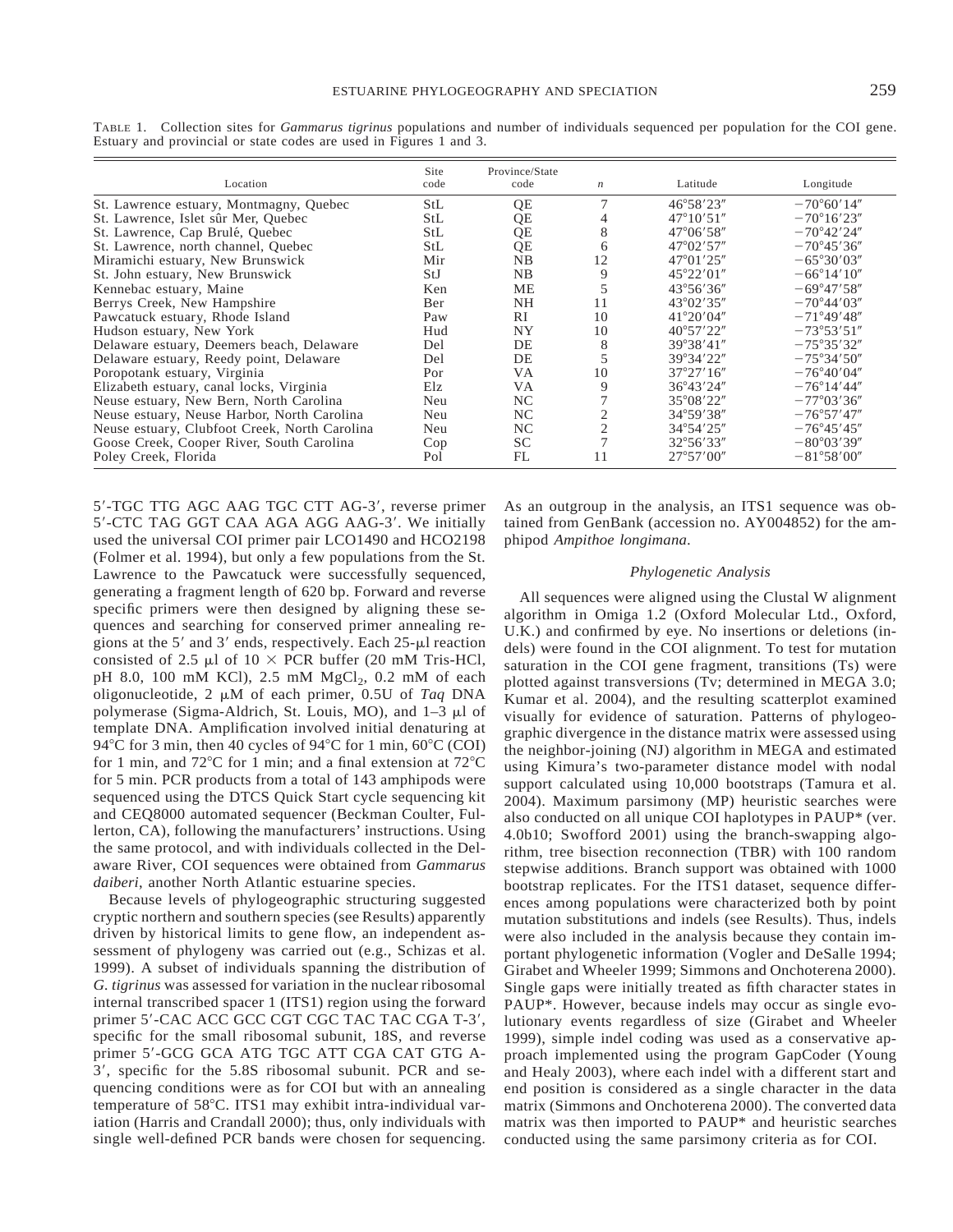Estimates of population divergence employed the COI molecular clock of Knowlton et al. (1993) and Knowlton and Weight (1998), where sequence divergence for snapping shrimp ranged from 1.4% to 2.6% per million years. Thus, we cautiously applied an intermediate molecular clock of 2% sequence divergence per million years (see also Cox and Hebert 2001; Cristescu et al. 2003).

#### *Population Genetic Structure*

Population structure was assessed in Arlequin 2.0 (Schneider et al. 2000). To characterize structure among estuaries we used an analysis of molecular variance (AMOVA; Excoffier et al. 1992) conducted on sequence divergences, where the total variance is partitioned into components analogous to *F*-statistics. These were tested using 10,000 permutations of haplotypes between populations and an alpha value of 0.05 (Schneider et al. 2000). Levels of phylogeographic divergence were deep and suggestive of two cryptic species, one distributed across the eight northern populations and the other across the three southern populations (see Results). Thus, AMOVA was performed on populations of the northern phylogroup only. We used a hierarchical approach to assess the partitioning of molecular variation both within estuarine samples and among estuaries. We also tested the importance of more ancient vicariant effects by a priori assigning populations to one of two assumed vicariance groups: estuaries of latitude  $\leq 41^{\circ}$ N (includes the Elizabeth north to the Hudson) or estuaries of latitude  $>41^{\circ}N$  (includes the St. Lawrence to the Pawcatuck south of Cape Cod, see Fig. 1). The grouping was used for the following reasons. First, phylogenetic breaks have been reported for several intertidal species in this latitudinal range, which occurs in an area just south of Cape Cod (Wares 2002). Second, Bousfield (1973) identified a 120 km radius around the Cape Cod region where the range of known amphipod species with more northerly distributions overlaps with those species having more southerly distributions. Third, ice advanced as far south as latitude 41°N in North America and had a profound influence on genetic population structure (Bernatchez and Wilson 1998; Hewitt 2000). Finally, this region spanned a geographic break identified in NJ and MP analyses (see Results).

To determine if geographic patterns existed with respect to the distribution of genetic diversity, we assessed nucleotide diversity ( $\pi$ ; see Nei and Kumar 2000) and its variance and haplotype diversity  $(H_e)$  for each clade and population of the northern phylogroup using Arlequin. Latitude was regressed against nucleotide and haplotype diversity  $(\log[x + 1] \text{ trans-}$ formed) for each population.

A Mantel test assessed the correlation between genetic and geographic distance for populations of the northern phylogroup, and whether the form of dispersal conformed to an isolation-by-distance model (see Slatkin 1993). We regressed log geographic distance—measured in ArcGis version 9.0 (ESRI, Redmonds, CA) using the shortest coastal route against estimates of population pairwise  $F_{ST}$ -values generated from genetic distances. The significance of the correlation was assessed using 10,000 permutations (Schneider et al. 2000).

### **RESULTS**

#### *Phylogenetic Analysis*

Forty-four haplotypes were detected in the 143 individuals assayed for the 542-bp region of the COI gene (GenBank accession numbers DQ300208–DQ300251). In total, we detected 94 polymorphic sites, of which 79 were phylogenetically informative. There were four haplotypes detected in the outgroup species *G. daiberi* (GenBank accession numbers DQ300252–DQ300255).

Pairwise sequence comparisons showed no evidence of leveling off in a plot of Ts versus Tv, indicating a lack of transitional mutation saturation (see Kocher and Carleton 1997). When only transversions were used in the NJ analysis, we uncovered a toplogy similar to that using all mutations in the NJ and MP analyses (Fig. 2a,b). Populations were strongly structured spatially, with both trees revealing two reciprocally monophyletic and deeply divergent phylogroups (Fig. 2a,b). The first, designated ''N,'' includes populations from 10 estuaries distributed from the Elizabeth and Chesapeake Bays north to the St. Lawrence River estuary (Fig. 3). The second, designated ''S,'' includes populations from the remaining three systems from the Neuse estuary, North Carolina, south to Poley Creek, Florida.

Phylogroups were also highly substructured. Two clades, S1 and S2, were recovered in the S phylogroup, both receiving high bootstrap support using MP and distance methods (Figs. 2a,b). In the N phylogroup, four clades (N1–N4) received high bootstrap support, although support for the subdivision of clades N1–N3 was higher using MP. Clades N1 and N2 had Acadian Atlantic distributions, the former from the St. Lawrence to Berrys Creek (north of Cape Cod, MA), and the latter, more restricted, occurring in the Pawcatuck estuary south of Cape Cod as well as in the Miramichi estuary. Clade N3 occurred in the Hudson, Delaware, and Elizabeth estuaries of the mid-Atlantic, whereas clade N4 occurred in the Delaware, Poropotank, and Elizabeth estuaries (Figs. 2a,b, 3). Admixture zones were apparent: one in the Miramichi estuary for clades N1 and N2 and two more in the Delaware and Elizabeth estuaries for clades N3 and N4. Haplotypes from N1 and N3 were sympatric in the St. Lawrence estuary and highly discontinuous geographically relative to the other admixtures (Fig. 3). A closer look at the phylogenetic trees showed that each estuary was highly differentiated since, apart from the St. Lawrence–Hudson and Delaware-Poropotank, haplotypes in all estuaries were unique (Fig. 2a,b).

Mean sequence divergence for the major N and S phylogroups was high, ranging between 8.9% and 12% (Table 2), with the molecular clock estimating common ancestry 4.4– 6.0 million years ago in the mid-Pliocene. Clades S1 and S2 diverged by 5.1%, with estimates of common ancestry in the late Pliocene–early Pleistocene. Clades N1 to N4 were also relatively ancient, diverging from between 1.2% and 3.1%, 0.60–1.55 million years ago during the Pleistocene (Table 2).

For the ITS1 region, sequences varied in length across populations due to indels (northern region: St. Lawrence, 550–552 bp; Pawcatuck, Poropotank, and Delaware, 552–556 bp; southern region: Neuse and Poley, 562 and 563 bp, re-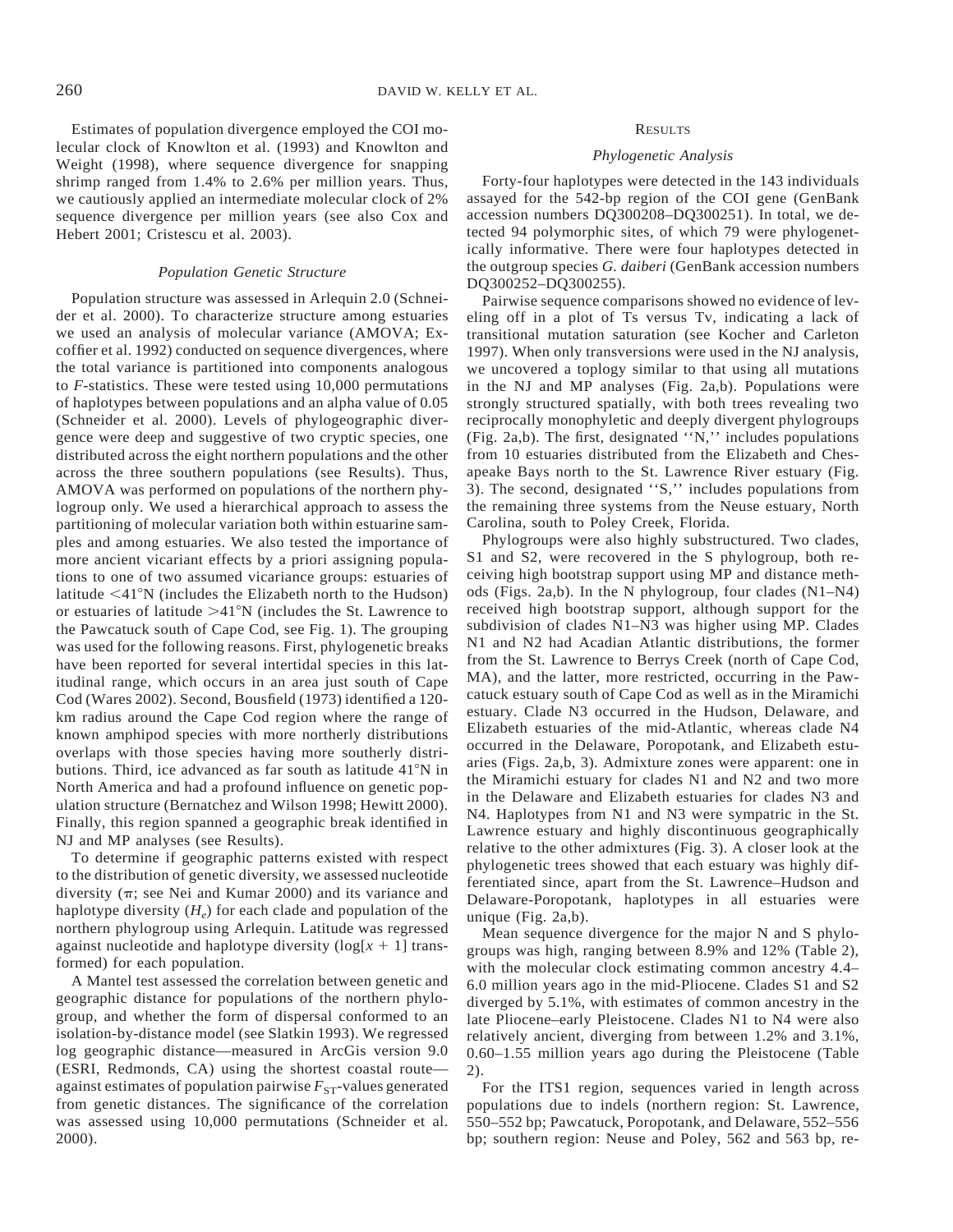

FIG. 2. (a) Neighbor-joining and (b) maximum parsimony trees, based on sequence variation for a 542-bp region of the COI gene across 13 estuarine populations of *Gammarus tigrinus*. The distance matrix used Kimura's two-parameter model of nucleotide substitution. Counts of each haplotype are indicated in parentheses. Brackets denote haplotypes that occurred in more than one estuary. Parsimony analysis used heuristic searches of all unique haplotypes and the tree is based on 50% majority-rule consensus. Nodal support is indicated by bootstrap values (1000 pseudoreplicates). Solid vertical bars delineate each of the main lineages. *Gammarus daiberi* sequences were used to root both trees.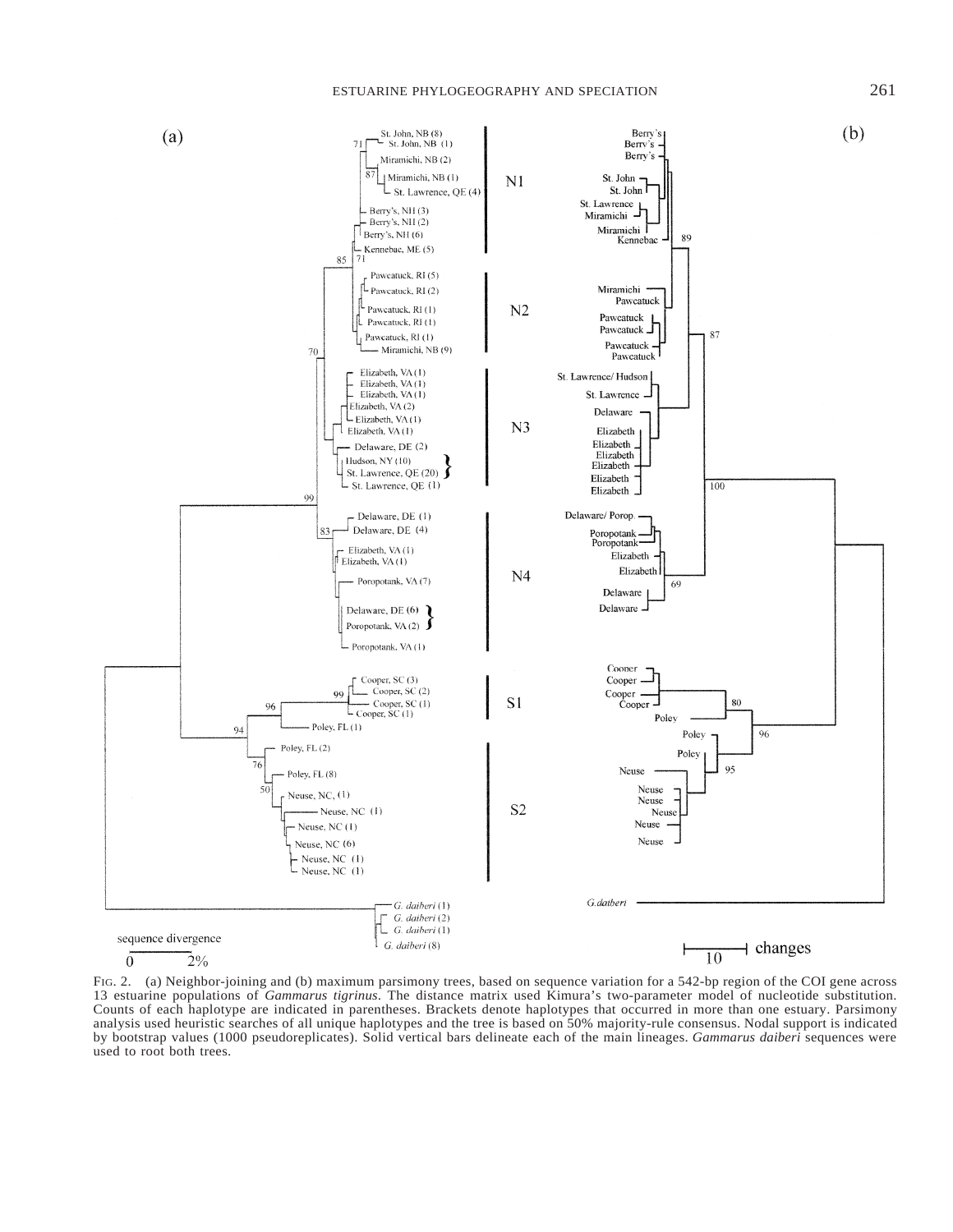

FIG. 3. Distribution of *Gammarus tigrinus* lineages identified in the neighbor-joining analysis (see Fig. 2a). Pie charts represent lineage frequencies. The three major coastal biogeographic provinces and their end points are shown.

spectively). Fixed differences also distinguished populations in the northern from those in the southern regions. An adenine base substitution occurred at position 453 in both Poley and Neuse populations, but as thymine in all northern populations (GenBank accession numbers DQ300256–DQ300260). There were also three fixed indel differences in Poley and Neuse populations: two insertions at positions 284 and 315 and a deletion at position 332. These differences were supported

in the two methods of indel coding, as both resulted in similar tree topologies, though here we present results for only the more conservative simple indel coding method (Fig. 4). The ITS1 phylogeny was congruent with reciprocal monophyly of N and S phylogroups in the COI analyses. The limited resolution of external nodes in comparison to the COI analyses may reflect a much larger effective population size  $(N_e)$ of nuclear genes (Hudson and Turelli 2003).

TABLE 2. Mean pairwise sequence divergence (Kimura two-parameter) between *Gammarus tigrinus* lineages identified in the neighborjoining analysis for a 542-bp region of the COI gene. Sequence divergence is shown above the diagonal, and standard errors from 1000 bootstrap replicates estimated in MEGA are below the diagonal.

| Lineage        | N <sub>1</sub> | N <sub>2</sub> | N <sub>3</sub> | N <sub>4</sub> | S1    | S <sub>2</sub> | G. daiberi |
|----------------|----------------|----------------|----------------|----------------|-------|----------------|------------|
| N1             |                | 0.012          | 0.022          | 0.031          | 0.113 | 0.093          | 0.171      |
| N <sub>2</sub> | 0.004          |                | 0.022          | 0.030          | 0.113 | 0.091          | 0.169      |
| N <sub>3</sub> | 0.006          | 0.006          |                | 0.018          | 0.11  | 0.086          | 0.167      |
| N <sub>4</sub> | 0.007          | 0.007          | 0.005          |                | 0.12  | 0.89           | 0.165      |
| S <sub>1</sub> | 0.017          | 0.017          | 0.016          | 0.017          |       | 0.051          | 0.156      |
| S <sub>2</sub> | 0.014          | 0.014          | 0.014          | 0.014          | 0.01  |                | 0.163      |
| G. daiberi     | 0.024          | 0.024          | 0.024          | 0.023          | 0.022 | 0.023          |            |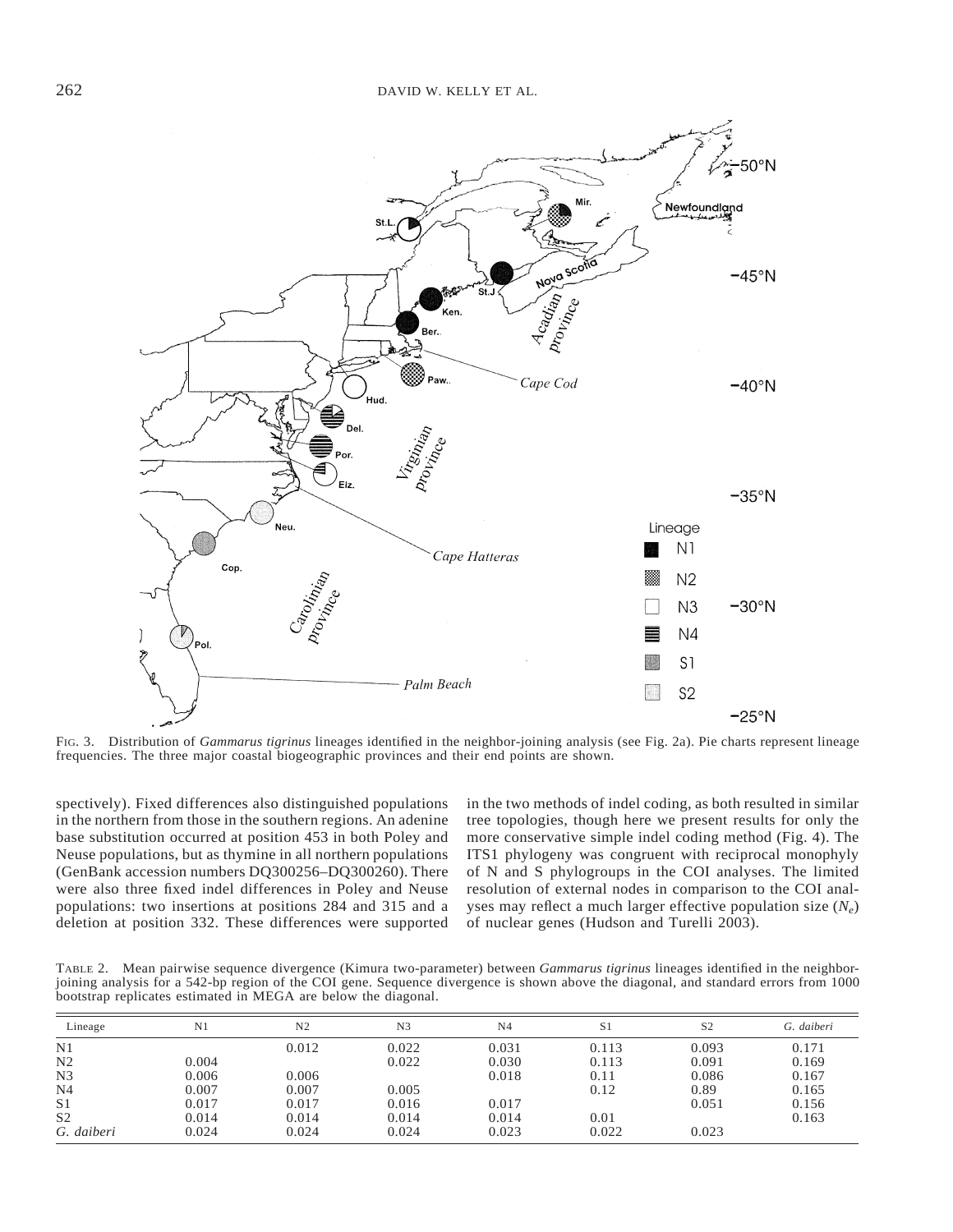

- 5 changes

FIG. 4. Maximum parsimony tree based on sequence variation in the nuclear ribosomal ITS1 region across four northern and two southern estuarine populations of *Gammarus tigrinus*. Analysis used heuristic searches and the tree is based on 50% majority-rule consensus. Nodal support is indicated by bootstrap values (1000 pseudoreplicates). The tree shown was generated using a sequence alignment with simple indel coding of gap characters (see text). Frequencies for each haplotype are indicated in parentheses.

# *Population Genetic Structure*

The AMOVA showed significant genetic structuring in the N phylogroup, with 44% of the genetic variation partitioned among estuaries (Table 3). However, geographic grouping explained 36% of genetic variation and was attributable to differences between estuarine populations north (N1, N2) as compared to those south  $(N3, N4)$  of latitude 41°N (Table 3; Figs. 2, 3). As the AMOVA incorporated the disjunct St. Lawrence haplotype from the N3 clade in the regional grouping north of  $41^{\circ}$ N, it may be an inappropriate regional grouping. However, we discuss a possible role for human-mediated dispersal of this haplotype (see Discussion), and, after its removal, the AMOVA showed an increase in the percentage of variation attributable to differences north and south of 41°N. Thus, genetic variation explained between regions in the initial AMOVA likely underestimates divergence.

There was no geographic pattern with respect to the distribution of diversity among clades of the N phylogroup. The highest diversity occurred in the most northern (N1) lineage  $(\pi = 0.0061, SD = 0.003, H_e = 0.872)$ , followed by the most southern one (N4:  $\pi = 0.0059$ , SD = 0.003,  $H_e$  = 0.794). In the N2 lineage, which occurred north of N3, diversity was also higher (N2:  $\pi = 0.0058$ , SD = 0.003, *H*<sub>e</sub>  $= 0.73$ ; N3:  $\pi = 0.003$ , SD = 0.002,  $H_e = 0.678$ ). Regression

TABLE 3. Analysis of molecular variance results of population structure in the *Gammarus tigrinus* northern phylogroup with among group variation based on those populations north and south of  $41^{\circ}N$  (see text for details).

| Source of variation                                                  | df  | Sum of squares          | Variance component | Variation                  |                                          |
|----------------------------------------------------------------------|-----|-------------------------|--------------------|----------------------------|------------------------------------------|
| Among groups<br>Among populations within group<br>Within populations | 104 | 156.5<br>255.1<br>132.0 | 2.78<br>$\cap$     | 35.99%<br>43.95%<br>20.06% | $<$ 0.005<br>$<$ 0.0001 $\,$<br>< 0.0001 |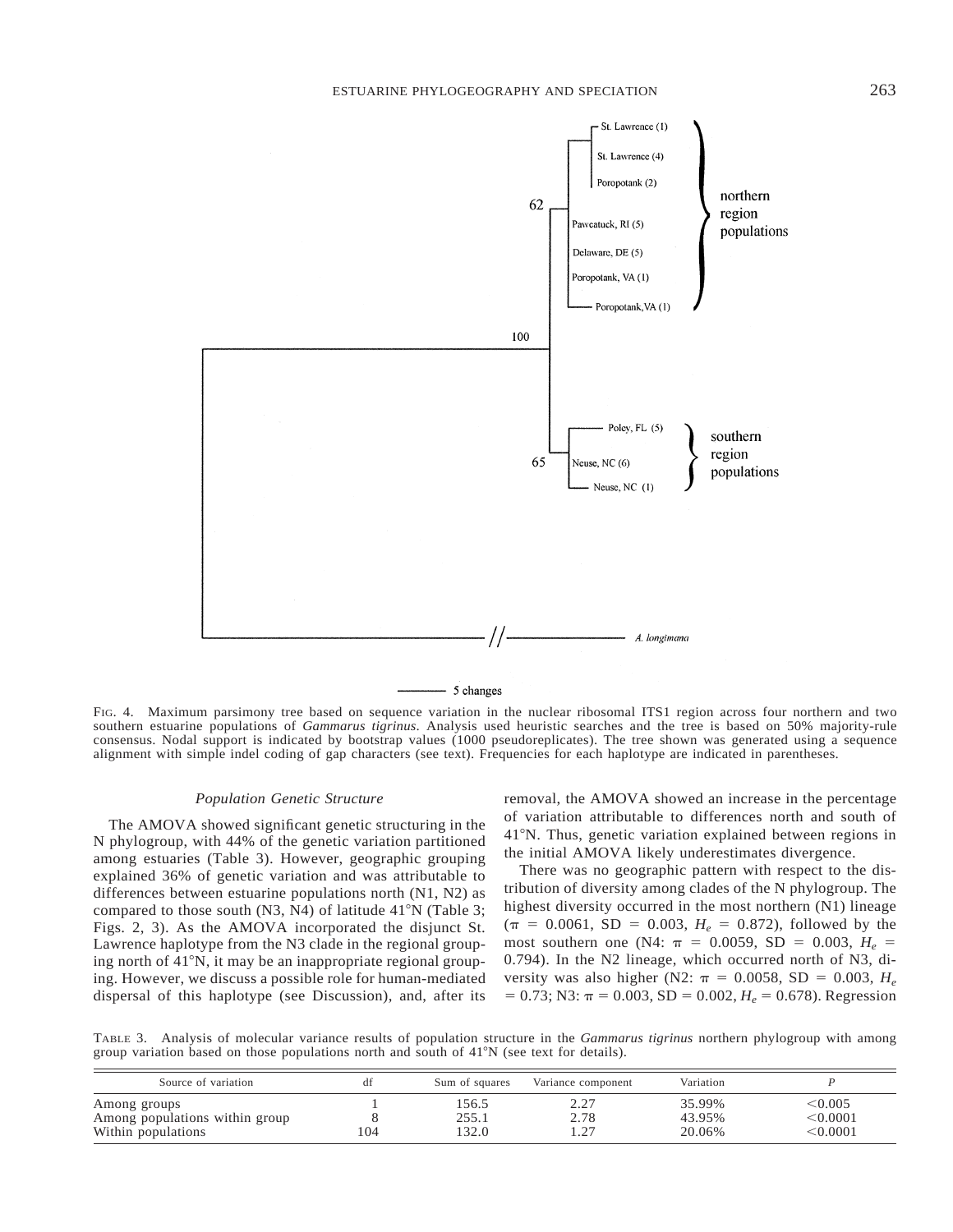analyses were consistent with this finding, as neither population estimates of nucleotide nor haplotype diversity were related to latitude ( $r = -0.106$ ,  $P = 0.77$ ;  $r = -0.343$ ,  $P =$ 0.33, respectively). Exclusion of the N3 St. Lawrence haplotype from the regressions after did not alter these results  $(r = -0.31, P = 0.41; r = -0.47, P = 0.17$ , respectively).

A MANTEL test demonstrated that only 2.1% of genetic variation was explained by geographic distance  $(P = 0.8)$ ; thus, we observed no evidence of isolation-by-distance effects. After excluding the St. Lawrence outlier, a slightly better relationship explaining 8% of variation was obtained  $(P = 0.047)$ .

#### **DISCUSSION**

Studies of geographic range and life history may overlook patterns of diversity and underlying evolutionary processes, particularly in diverse marine communities where barriers to gene flow are not readily apparent (Palumbi 1994; Bastrop et al. 1998; Knowlton 2000; Rocha-Olivares et al. 2001; Hebert et al. 2003a). Estuaries are excellent systems with which to address this issue, though studies have failed to explicitly identify the geographic background against which this might occur (Bilton et al. 2002). Our study revealed deep phylogeographic structure, indicative of allopatric separation, in *G. tigrinus*, a widespread species of the northwest Atlantic (Figs. 2a,b, 3; Table 2). Mitochondrial data supported the existence of major northern and southern phylogroups, which shared a common ancestor 4.4–6.0 million years ago, despite their separation over a small geographic distance. COI divergence levels between these phylogroups are similar to that reported in other studies of cryptic species (Knowlton et al. 1993; Witt and Hebert 2000; Rocha-Olivares et al. 2001) and are within the range determined for congeneric pairs in 13,000 animal species (Hebert et al. 2003b). However, Hudson and Turelli (2003) warned against species inference based solely on monophyly and divergence in mitochondrial markers. Only in cases where nuclear loci provide similar levels of divergence and monophyly can species status be confidently invoked (Schizas et al. 1999; Knowlton 2000). We identified a concordant nuclear phylogeny and, thus, propose a taxonomic revision to *Gammarus carolina* for populations formerly considered *G. tigrinus* south of Cape Hatteras, reflecting a distribution coincident with the Carolinian biogeographic zone.

The mid-Atlantic deep divergence of the phylogroups is surprising given the much shallower breaks reported for other species of this region (see Wares 2002), but it is similar to those observed across the Florida peninsula (Avise 1992; Vogler and DeSalle 1993). Formation of the Labrador Current 3.0 million years ago may have displaced temperate faunas south and isolated northern populations (see Nilsson 1983; Wares 2001), which then would be reinforced by dispersal limitation or selection due to near-shore hydrodynamics (see Palumbi 1994; Dawson et al. 2001; Wares 2002). For example, our study spanned three zoogeographic provinces (Engle and Summers 1999; Fig. 3) with the break occurring across Cape Hatteras, where steep temperature gradients and currents converge at the Virginian and Carolinian provincial boundaries (Palumbi 1994; Engle and Summers 1999). Here, breaks or range point ends in other species are linked to dispersal ability and the physical conditions (Saunders et al. 1986; Bastrop et al. 1998; Jones and Quattro 1999; Collin 2001), which likely preclude gene flow through vicariance or selection (Palumbi 1994; Sotka et al. 2004; Stevens and Hogg 2004).

However, even within phylogroups, divergent clades were consistent with late Pliocene to mid-Pleistocene separation. Inter- and intraspecific divergence in northern latitudes may arise from historical fragmentation due to glaciation (Walker and Avise 1998; Hewitt 2000; Grunwald et al. 2002), but such a process seems less likely in estuarine species due to the ephemeral nature and generally short geological histories of such habitats (see Bilton et al. 2002). Focusing only on the northern species, clades N1 and N2 were distributed in formerly glaciated areas and diverged markedly when compared with clades N3 or N4 (both of which occurred in nonglaciated areas). This break coincides with the Acadian–Virginian transition zone, where glaciation and physical gradients have been invoked to explain a similar discontinuity in coastal species (Engle and Summers 1999; reviewed by Wares 2002; Fig. 3). We expected reduced diversity in *G. tigrinus* populations of formerly glaciated areas, as is the case for many coastal and freshwater species (see Bernatchez and Wilson 1998; Wares 2002; Marko 2004; McMillen-Jackson and Bert 2004). The lack of significant latitude-diversity correlations contradicts that expectation, though our small within-estuary sample sizes may have limited our detection power. Inclusion of individuals from multiple estuarine populations resulted in much larger clade sample sizes, yet northern clades N1 and N2 still showed no evidence for reduced genetic diversity relative to N3 and N4. The high nucleotide and haplotype diversities in clades N1 and N2 are thus consistent with northern refugial survival and suggest large longterm  $N_e$  or a mixture of individuals from historically separated populations (sensu Avise 2000). Such a pattern could be explained by the isolation and extirpation of lineages followed by remixing during the Pleistocene cyclical marine intrusions of large estuarine embayments (see Dawson et al. 2001; Jacobs et al. 2004).

Although clade N3 occurred farther north than N4, these clades were sympatric in the Chesapeake and Delaware estuaries. Here, N3 may have a relict distribution caused by an isothermal contact zone that occurred farther south during the Pleistocene (Cronin 1988). This concurs with a pattern in the salt-marsh killifish *Fundulas heteroclitus*, where the gradual northward shift of the isotherm may have caused extirpation or entrapment of individuals from northern lineages in both bays (Smith et al. 1998). This could explain the high haplotype diversity but low nucleotide diversity of the N3 clade, if, for example, the process resulted in an ancestral population of small  $N_e$  followed by rapid population growth given sufficient time for mutations to elevate haplotype diversity alone (Avise 2000).

Historical environmental shifts and resulting complex population dynamics coupled with large-scale coastal hydrography are important factors in estuarine population divergence, but it has been suggested that isolation, habitat characteristics, and larval retention should reinforce this (Wares and Cunningham 2001; Bilton et al. 2002). In this study,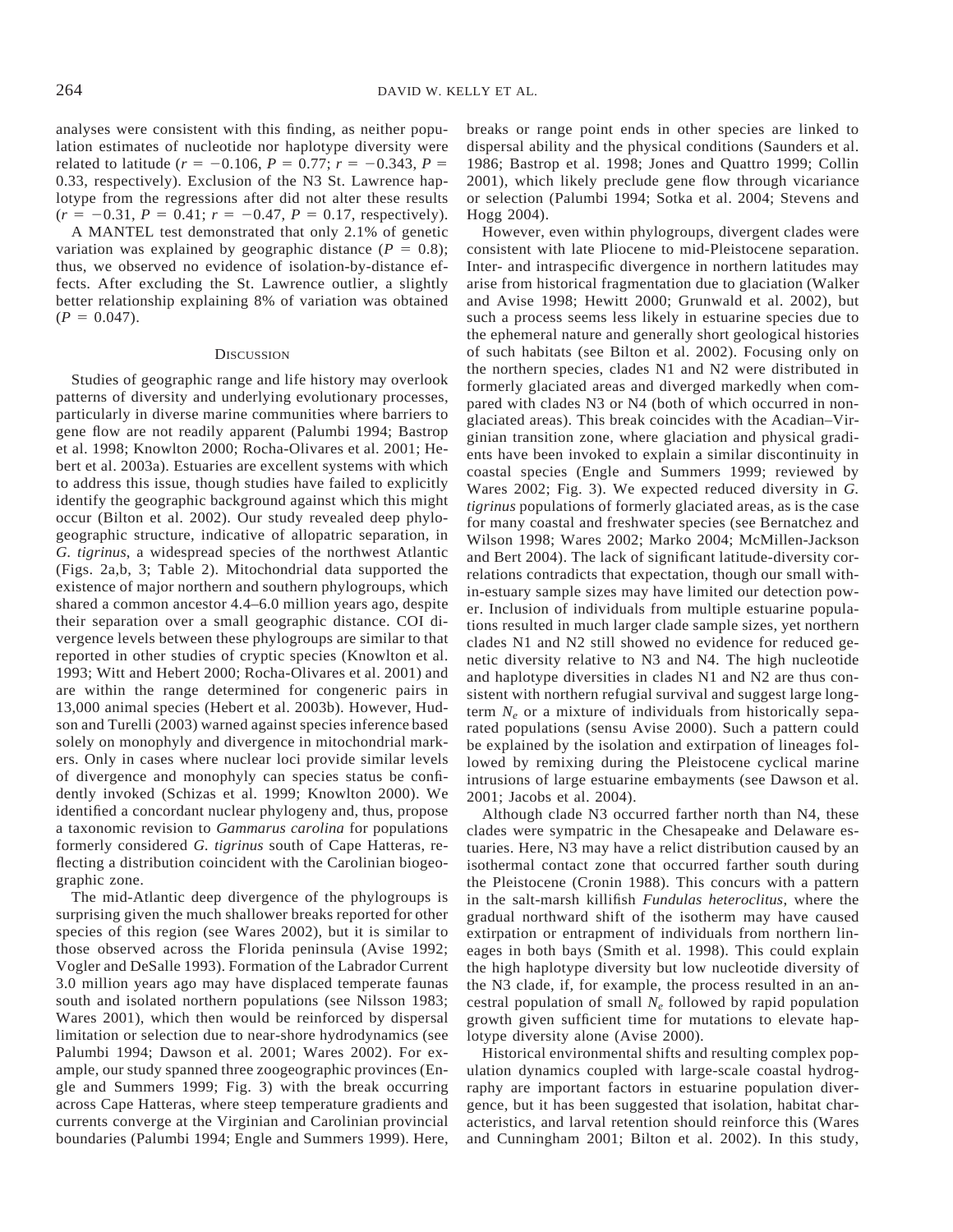AMOVA and the occurrence of private haplotypes in most estuaries (including in the southern species) is consistent with the importance of isolation as well as *G. tigrinus* life history. Indeed, unlike algal rafting species, long-distance dispersal is probably rare in estuarine amphipods and other species that brood their young (see Myers 1993; Thomas et al. 1998; Thiel 2002; Sotka et al. 2003). For example, in the nestbrooding tidewater goby, *Eucyclogobbius newberryi*, populations along the Californian coast experience little gene flow (Dawson et al. 2001). Likewise, studies of sessile estuarine polychaetes demonstrated strong genetic structure along North American and European coasts (Bastrop et al. 1998; Virgilio and Abiatti 2004). It should be noted, however, that population structure can evolve even without the prerequisite of low dispersal potential. For example, Perrin et al. (2004) linked variation in gene flow among fjord populations of vagile sea stars *Coscinasterias muricata* to differences in internal estuarine circulation patterns. In the holoplanktonic copepod *Acartia tonsa*, Caudill and Bucklin (2004) found some evidence for genetic differentiation across four Atlantic coast estuaries. They suggested that these patterns could be caused either by retention of individuals through behavioral mechanisms or lineages within benthic diapausing egg banks.

Evidence exists that salinity alone may explain patterns of population divergence in some vagile species. A survey of coastal fish species showed that those presumed capable of inhabiting estuarine and marine habitats were more divergent than population pairs of the same species from marine habitats (Watts and Johnson 2004). Thus, salinity gradients may impose physiological limits to dispersal or impose strong selection pressures on dispersing individuals (Lee and Bell 1999; Bilton et al. 2002). Indeed, Lee (2000) suggested that selection might even occur across salinity gradients within individual estuaries. However, data from this study do not support this contention for *G. tigrinus*. In several of our sampled estuaries, multiple samples were obtained at sites crossing salinity gradients. For example, sites in the St. Lawrence estuary (see Table 2) ranged by up to 7‰, whereas those in the Delaware and Neuse varied by 8‰ and about 12‰, respectively. Preliminary phylogenetic analysis showed that haplotypes across sites within estuaries were identical or occurred in the same subclades. Across all estuaries, we also failed to detect *G. tigrinus* at sites of salinity in excess of 25‰, while laboratory studies have observed high mortality above 20‰ (Dorgelo 1974; Savage 1982). These data suggest that high coastal salinity could impede or prevent dispersal and contribute to allopatric diversification (sensu Bilton et al. 2002).

If populations are structured by dispersal limitation, an isolation-by-distance geographic pattern is expected (Slatkin 1993). Our initial analysis failed to identify such a pattern, possibly owing to human-mediated dispersal (see Cohen and Carlton 1998; Darling et al. 2004). *Gammarus tigrinus* has an extensive human-mediated dispersal history in Europe (see Jażdżewski et al. 2004), which could explain the St. Lawrence haplotype of the N3 clade as an outlier in our analysis (see Figs. 2, 3). Several lines of evidence support human-mediated dispersal and the Hudson estuary as the source. This haplotype was identical to that found in the Hudson estuary, while other estuarine populations in the region grouped in the N3 clade, indicating that the Hudson estruary is likely the source of this clade. Also, ballast transfers from past commercial shipping and current recreational boating connect the Hudson and St. Lawrence via navigational canals (Mills et al. 1996; Daniels 2001). When we excluded this questionable haplotype, a weak but significant isolation-by-distance effect was detected. However, greater spatial sampling and larger sample sizes are required to confirm whether the Hudson estuary was the source of the St. Lawrence population.

Mechanisms contributing to the evolution of marine diversity and population structure continue to challenge researchers (Palumbi 1994; Wares and Cunningham 2001). Coastal studies have made important contributions by identifying the respective roles of history, physical barriers, and environmental gradients (Knowlton 2000; Wares 2002). Our study shows that estuarine environments are important in the creation of genetic diversity—and hence in the speciation process. While vicariance and habitat distribution clearly contribute to cryptic speciation in *G. tigrinus*, low intrinsic dispersal and high salinity may enhance population segregation in a manner analogous to that observed in discrete habitats such as lakes (see Taylor and McPhail 2000; Witt and Hebert 2000; Cristescu et al. 2003). Furthermore, ecological and genetic divergence in freshwater populations recently derived from estuarine habitats suggests that these transitional zones may promote freshwater diversity (e.g., Lee 1999; Beheregaray and Sunnucks 2001). Estuaries may thus be hotbeds of speciation, though their evolutionary potential could depend on their transient nature or the homogenizing influence of human-mediated species introductions (Bilton et al. 2002; Jacobs et al. 2004; Hauswaldt and Glenn 2005). If deep population structure is a general feature of estuaries, management of threatened and or commercially important coastal species must include such population structure as a critical factor for effective conservation (e.g., see Pierce et al. 2000; Grunwald et al. 2002; McMillen-Jackson and Bert 2004). To understand the interplay of dispersal, historical processes, and transitional environmental zones in estuarine diversification, future studies of species that vary in vagility and life history are needed. If population genetic studies, like this one, are undertaken in tandem with studies of habitat use and ecology, a more complete understanding of the evolutionary mechanisms operating across aquatic habitats and species will result.

#### ACKNOWLEDGMENTS

DWK was supported by a Great Lakes Institute for Environmental Research (GLIER) Postdoctoral Fellowship. We are grateful for study support from Natural Sciences and Engineering Research Council Discovery grants (HJM and DDH), a Department of Fisheries and Oceans Invasive Species Research Chair (HJM), and a Canada Research Chair (DDH). We are grateful to B. Cowell, University of Florida; D. Knott, Southeastern Regional Taxonomic Center, South Carolina; D. Gray and C. van Overdijk, GLIER; and M. Smith, the Delaware River Basin Commission, for their assistance in specimen collection. Thanks to J. Muirhead and A. O'Neil for assistance with GIS and analyses.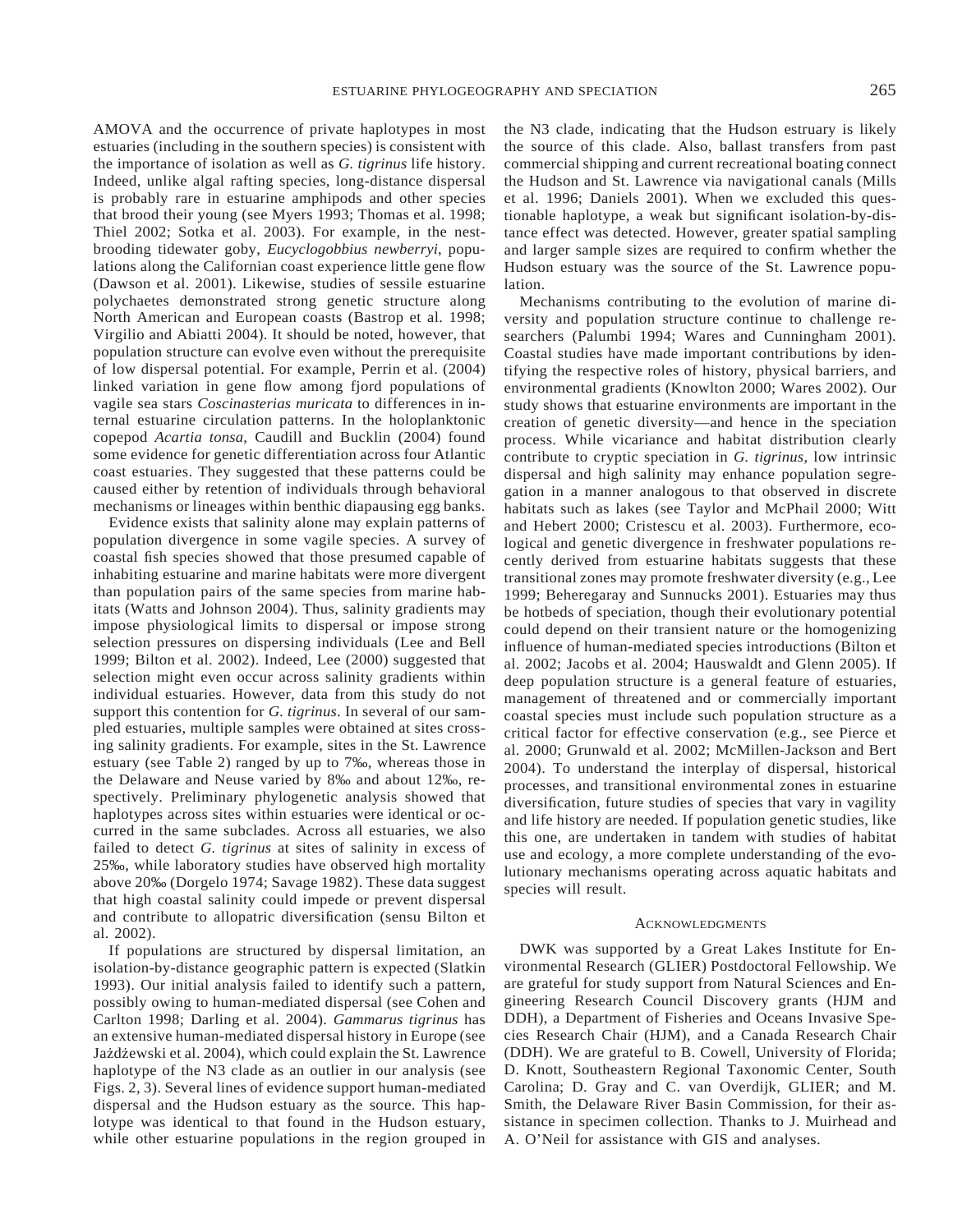#### LITERATURE CITED

Avise, J. C. 1992. Molecular population structure and the biogeography of a regional fauna: a case history with lessons for conservation biology. Oikos 63:62–67.

2000. Phylogeography: the history and formation of species. Harvard Univ. Press, Cambridge, MA.

- Bastrop, R., K. Jurss, and C. Sturmbacher. 1998. Cryptic species in a marine polychaete and their independent introduction from North America to Europe. Mol. Biol. Evol. 15:97–103.
- Beheregaray, L. B., and P. Sunnucks. 2001. Fine-scale genetic structure, estuarine colonization and incipient speciation in the marine silverside fish *Odontesthes argentinensis*. Mol. Ecol. 10: 2849–2866.
- Bernatchez, L., and C. C. Wilson. 1998. Comparative phylogeography of Nearctic and Palearctic fishes. Mol. Ecol 7:431–452.
- Bilton, D. T., J. Paula, and D. D. Bishop. 2002. Dispersal, genetic differentiation and speciation in estuarine organisms. Estuarine Coast. Shelf Sci. 55:937–952.
- Bousfield, E. L. 1958. Fresh-water glaciated amphipod crustaceans of glaciated North America. Can. Field Nat. 72:55–113.
- 1973. Shallow-water gammaridean amphipoda of New England. Cornell Univ. Press, Ithaca, NY.
- Caudill, C. C., and A. Bucklin. 2004. Molecular phylogeography and evolutionary history of the estuarine copepod, *Acartia tonsa*, on the Northwest Atlantic coast. Hydrobiologia 511:91–102.
- Cognetti, G., and F. Maltagliati. 2000. Biodiversity and adaptive mechanisms in brackish water fauna. Mar. Pollut. Bull. 40:7–14.
- Cohen, A. N., and J. T. Carlton. 1998. Accelerating invasion rate in a highly invaded estuary. Science 279:555–558.
- Collin, R. 2001. The effects of mode of development on phylogeography and population structure of North Atlantic *Crepidula* (Gastropoda: Calyptraeidae). Mol. Ecol. 10:2249–2262.
- Cox, A. J., and P. D. N. Hebert. 2001. Colonization, extinction, and phylogeographic patterning in a freshwater crustacean. Mol. Ecol. 10:371–386.
- Cristescu, M. E., P. D. N. Hebert, and T. M. Onciu. 2003. Phylogeography of Ponto-Caspian crustaceans: a benthic-pelagic comparison. Mol. Ecol. 12:985–996.
- Cronin, T. M. 1988. Evolution of marine climates of the U.S. Atlantic coast during the past four million years. Proc. R. Soc. B 318:661–678.
- Daniels, R. 2001. Untested assumptions: the role of canals in the dispersal of sea lamprey, alewife, and other fishes in the eastern United States. Environ. Biol. Fish. 60:309–329.
- Darling, J. A., A. M. Reitzel, and J. R. Finnerty. 2004. Regional population structure of a widely introduced estuarine invertebrate: *Nematostella vectensis* Stephenson in New England. Mol. Ecol. 13:2969–2981.
- Dawson, M. N., J. L. Staton, and D. K. Jacobs. 2001. Phylogeography of the tidewater goby, *Eucyclogobius newberryi* (Teleostei, Gobiidae), in coastal California. Evolution 55:1167–1179.
- Dorgelo, J. 1974. Comparative ecophysiology of gammarids (Crustacea: Amphipoda) from marine, brackish and freshwater habitats exposed to the influence of salinity-temperature combinations. 1. Effect on survival. Hydrobiol. Bull. 8:90–108.
- Edmands, S. 2001. Phylogeography of the intertidal copepod *Tigriopus californicus* reveals substantially reduced population differentiation at northern latitudes. Mol. Ecol. 10:1743–1750.
- Engle, V. D., and J. K. Summers. 1999. Latitudinal gradients in benthic community composition in western Atlantic estuaries. J. Biogeogr. 26:1007–1023.
- Excoffier, L., P. E. Smouse, and J. M. Quattro. 1992. Analysis of molecular variance inferred from metric distance among DNA haplotypes: application to human mitochondrial DNA restriction data. Genetics 131:479–491.
- Folmer, O., M. Black, R. Hoeh, R. A. Lutz, and R. Vrijenhoek. 1994. DNA primers for amplification of mitochondrial cytochrome *c* oxidase subunit I from diverse metazoan invertebrates. Mol. Mar. Biol. Biotech. 3:294–299.
- Girabet, G., and W. C. Wheeler. 1999. On gaps. Mol. Phylo. Evol. 13(1):132–143.
- Graham, M. H., P. K. Dayton, and J. M. Erlandson. 2003. Ice ages

and ecological transitions on temperate coasts. Trends Ecol. Evol. 18:33–40.

- Grunwald, C., J. Stabile, J. R. Waldman, R. Gross, and I. Wirgin. 2002. Population genetics of shortnose sturgeon *Acipenser brevirostrum* based on mitochondrial DNA control region sequences. Mol. Ecol. 11:1885–1898.
- Harris, D. J., and K. A. Crandall. 2000. Intra-genomic variation within ITS1 and ITS2 of crayfish (Decapoda: Cambaridae): implications for phylogenetic and microsatellite studies. Mol. Biol. Evol. 17:284–291.
- Hauswaldt, J. S., and T. C. Glenn. 2005. Population genetics of the diamondback terrapin (*Malaclemys terrapin*). Mol. Ecol. 14: 723–732.
- Hebert, P. D. N., J. D. S. Witt, and S. J. Adamowicz. 2003a. Phylogeographical patterning in *Daphnia ambigua*: regional divergence and intercontinental cohesion. Limnol. Oceanogr. 48: 261–268.
- Hebert, P. D. N., S. Ratnasingham, and J. R. deWaard. 2003b. Barcoding animal life: cytochrome *c* oxidase subunit 1 divergences among closely related species. Biol. Letts. Proc. R. Soc. B. Suppl. 1:S96–S99.
- Hewitt,  $\dot{G}$ . M. 2000. The genetic legacy of the Quaternary ice ages. Nature 405:907–913.
- Holder, K., R. Montgomerie, and V. L. Friesen. 1999. A test of the glacial refugium hypothesis using patterns of mitochondrial and nuclear DNA sequence variation in rock ptarmigan (*Lagopus mutus*). Evolution 53:1936–1950.
- Hudson, R. R., and M. Turelli. 2003. Stochasticity overrules the ''three-times-rule'': genetic drift, genetic draft, and coalescence times for nuclear loci versus mitochondrial DNA. Evolution 57: 182–190.
- Jacobs, D. K., T. A. Haney, and K. D. Louie. 2004. Genes, diversity and geologic processes on the Pacific coast. Annu. Rev. Earth Planet. Sci. 32:601–652.
- Jażdżewski, K., A. Konopacka, and M. Grabowski. 2004. Recent drastic changes in the gammarid fauna (Crustacea, Amphipoda) of the Vistula River deltaic system in Poland caused by alien invaders. Diver. Distrib. 10:81–87.
- Jones, W. J., and J. M. Quattro. 1999. Genetic structure of summer flounder (*Paralichthys dentatus*) populations north and south of Cape Hatteras. Mar. Biol. 133:129–135.
- Knowlton, N. 2000. Molecular genetic analyses of species boundaries in the sea. Hydrobiologia 420:73–90.
- Knowlton, N., and L. A. Weigt. 1998. New dates and new rates for divergence across the Isthmus of Panama. Proc. R. Soc. B 265: 2257–2263.
- Knowlton, N., L. A. Weigt, L. A. Solorzano, D. K. Mills, and E. Bermingham. 1993. Divergence in proteins, mitochondrial DNA, and reproductive compatability across the Isthmus of Panama. Science 260:1629–1632.
- Kumar, S., K. Tamura, and M. Nei. 2004. MEGA3: Integrated software for molecular evolutionary genetics analysis and sequence alignment. Brief. Bioinf. 5:2150–163.
- Lee, C. E. 1999. Rapid and repeated invasions of fresh water by the copepod *Eurytemora affinis*. Evolution 53:1423–1434.
- 2000. Global phylogeography of a cryptic copepod species complex and reproductive isolation between genetically proximate ''populations.'' Evolution 54:2014–2027.
- 2002. Evolutionary genetics of invasive species. Trends Ecol. Evol. 17:386–391.
- Lee, C. E., and M. A. Bell. 1999. Causes and consequences of recent freshwater invasions by saltwater animals. Trends Ecol. Evol. 14:284–288.
- Marko, P. B. 2004. 'What's larvae got to do with it?' Disparate patterns of post-glacial population structure in two benthic marine gastropods with identical dispersal potential. Mol. Ecol. 13: 597–611.
- McMillen-Jackson, A. L., and T. M. Bert. 2004. Mitochondrial DNA variation and population genetic structure of the blue crab *Callinectes sapidus* in the eastern United States. Mar. Biol. 124: 769–777.
- Mills, E. L., D. L. Strayer, M. D. Scheuerell, and J. T. Carlton.